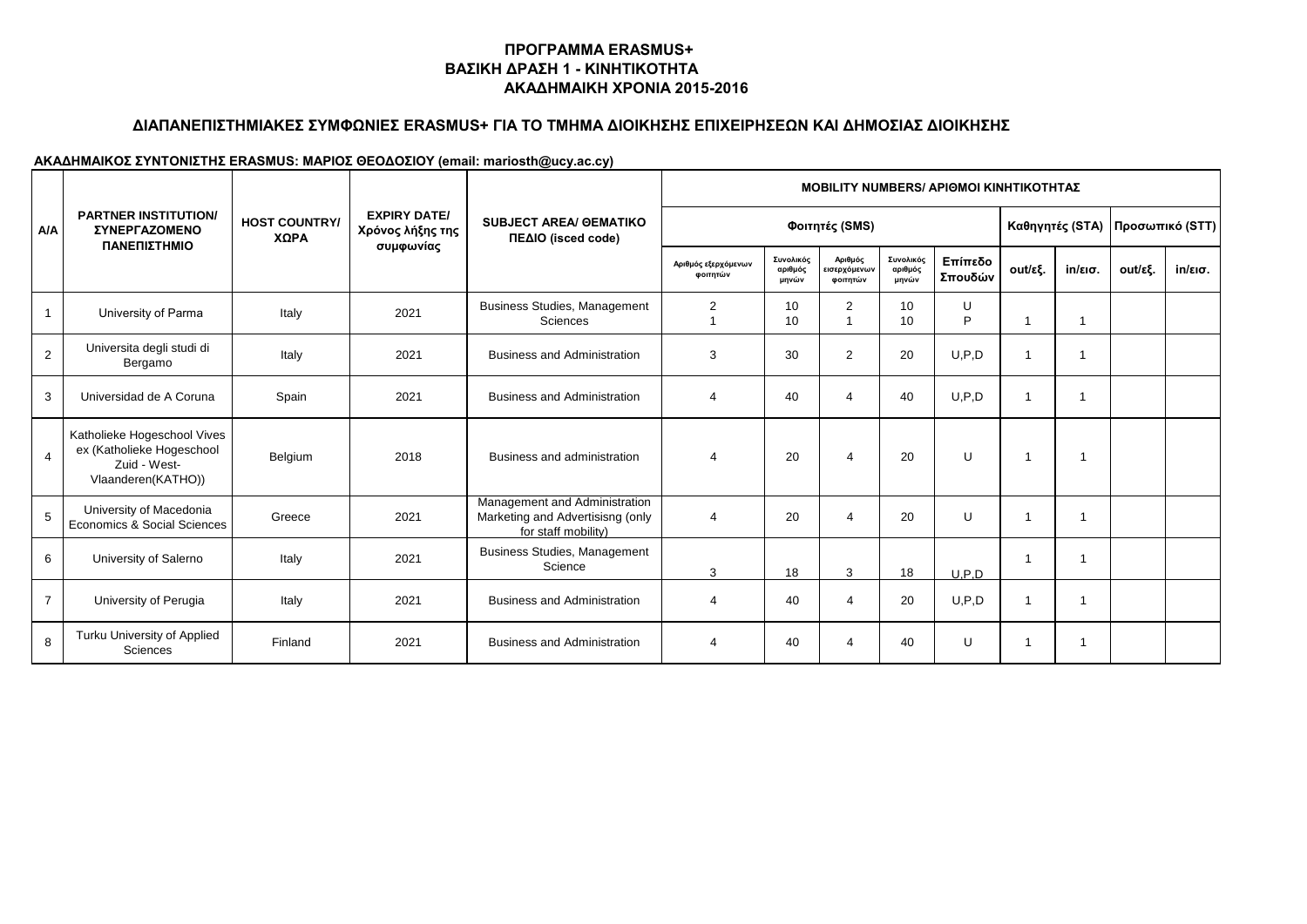### **ΔΙΑΠΑΝΕΠΙΣΤΗΜΙΑΚΕΣ ΣΥΜΦΩΝΙΕΣ ERASMUS+ ΓΙΑ ΤΟ ΤΜΗΜΑ ΔΙΟΙΚΗΣΗΣ ΕΠΙΧΕΙΡΗΣΕΩΝ ΚΑΙ ΔΗΜΟΣΙΑΣ ΔΙΟΙΚΗΣΗΣ**

|            |                                                                                                                         |                                         |                                                     |                                                                              |                                 |                               |                                          |                               | <b>MOBILITY NUMBERS/ APIOMOI KINHTIKOTHTAΣ</b> |                         |                   |         |                   |  |
|------------|-------------------------------------------------------------------------------------------------------------------------|-----------------------------------------|-----------------------------------------------------|------------------------------------------------------------------------------|---------------------------------|-------------------------------|------------------------------------------|-------------------------------|------------------------------------------------|-------------------------|-------------------|---------|-------------------|--|
| <b>A/A</b> | <b>PARTNER INSTITUTION/</b><br><b>HOST COUNTRY/</b><br><b><i>ΣΥΝΕΡΓΑΖΟΜΕΝΟ</i></b><br>ΧΩΡΑ<br>ΠΑΝΕΠΙΣΤΗΜΙΟ<br>συμφωνίας | <b>EXPIRY DATE/</b><br>Χρόνος λήξης της | <b>SUBJECT AREA/ OEMATIKO</b><br>ΠΕΔΙΟ (isced code) | Φοιτητές (SMS)                                                               |                                 |                               |                                          |                               |                                                | Καθηγητές (STA)         | Προσωπικό (STT)   |         |                   |  |
|            |                                                                                                                         |                                         |                                                     |                                                                              | Αριθμός εξερχόμενων<br>φοιτητών | Συνολικός<br>αριθμός<br>μηνών | Αριθμός<br>.<br>εισερχόμενων<br>φοιτητών | Συνολικός<br>αριθμός<br>μηνών | Επίπεδο<br>Σπουδών                             | out/εξ.                 | $in/\epsilon$ ισ. | out/εξ. | $in/\epsilon$ ισ. |  |
| 9          | Fachhochschule Worms                                                                                                    | Germany                                 | 2021                                                | <b>Business Administration</b>                                               | 3                               | 30                            | 3                                        | 30                            | U.P                                            | $\overline{1}$          | 1                 |         |                   |  |
| 10         | Uniwersytet Warminsko-<br>Mazurski W Olsztynie                                                                          | Poland                                  | 2021                                                | <b>Business Administration</b>                                               | 4                               | 20                            | $\overline{4}$                           | 20                            | U<br>P                                         | -1                      | 1                 |         |                   |  |
| 11         | Universidad Carlos III de<br>Madrid                                                                                     | Spain                                   | 2021                                                | <b>Business Studies</b>                                                      | 2                               | 10                            | $\overline{2}$                           | 10                            | U                                              | $\overline{1}$          |                   |         |                   |  |
| 12         | <b>Radboud Universiteit</b><br>Nijmegen                                                                                 | Netherlands                             | 2021                                                | <b>Business and Administration</b>                                           | 4                               | 24                            | $\overline{4}$                           | 24                            | U.P                                            | $\overline{\mathbf{1}}$ | 1                 |         |                   |  |
|            | Athens University of<br><b>Economics and Business</b>                                                                   | Greece                                  |                                                     | Management and<br>Administration(dpt of business<br>administration)          | $\overline{2}$                  | 18                            | 2                                        | 18                            | $\cup$                                         | $\overline{1}$          | 1                 |         |                   |  |
| 13         |                                                                                                                         |                                         | 2021                                                | Management and<br>Administration(dpt of management<br>science and technology | 4                               | 36                            | $\overline{4}$                           | 36                            | U                                              |                         |                   |         |                   |  |
|            |                                                                                                                         |                                         |                                                     | Marketing and advertising(dpt of<br>marketing and communication)             | 2<br>2                          | 18<br>8                       | 2<br>2                                   | 18<br>8                       | U<br>P                                         |                         |                   |         |                   |  |
| 14         | Katholieke Hogeschool<br>Leuven                                                                                         | Belgium                                 | 2021                                                | Business and administration                                                  | 4                               | 36                            | $\overline{4}$                           | 36                            | U                                              | $\overline{1}$          | $\mathbf{1}$      |         |                   |  |
| 15         | University of Hradec Kralove                                                                                            | <b>Czech Republic</b>                   | 2021                                                | <b>Business and Administration</b>                                           | 2                               | 12                            | 2                                        | 12                            | U.P                                            | $\overline{1}$          | -1                |         |                   |  |
| 16         | University of Pireaus                                                                                                   | Greece                                  | 2021                                                | <b>Business and Administration</b>                                           | 2                               | 12                            | 2                                        | 12                            | U                                              | $\overline{\mathbf{1}}$ | -1                |         |                   |  |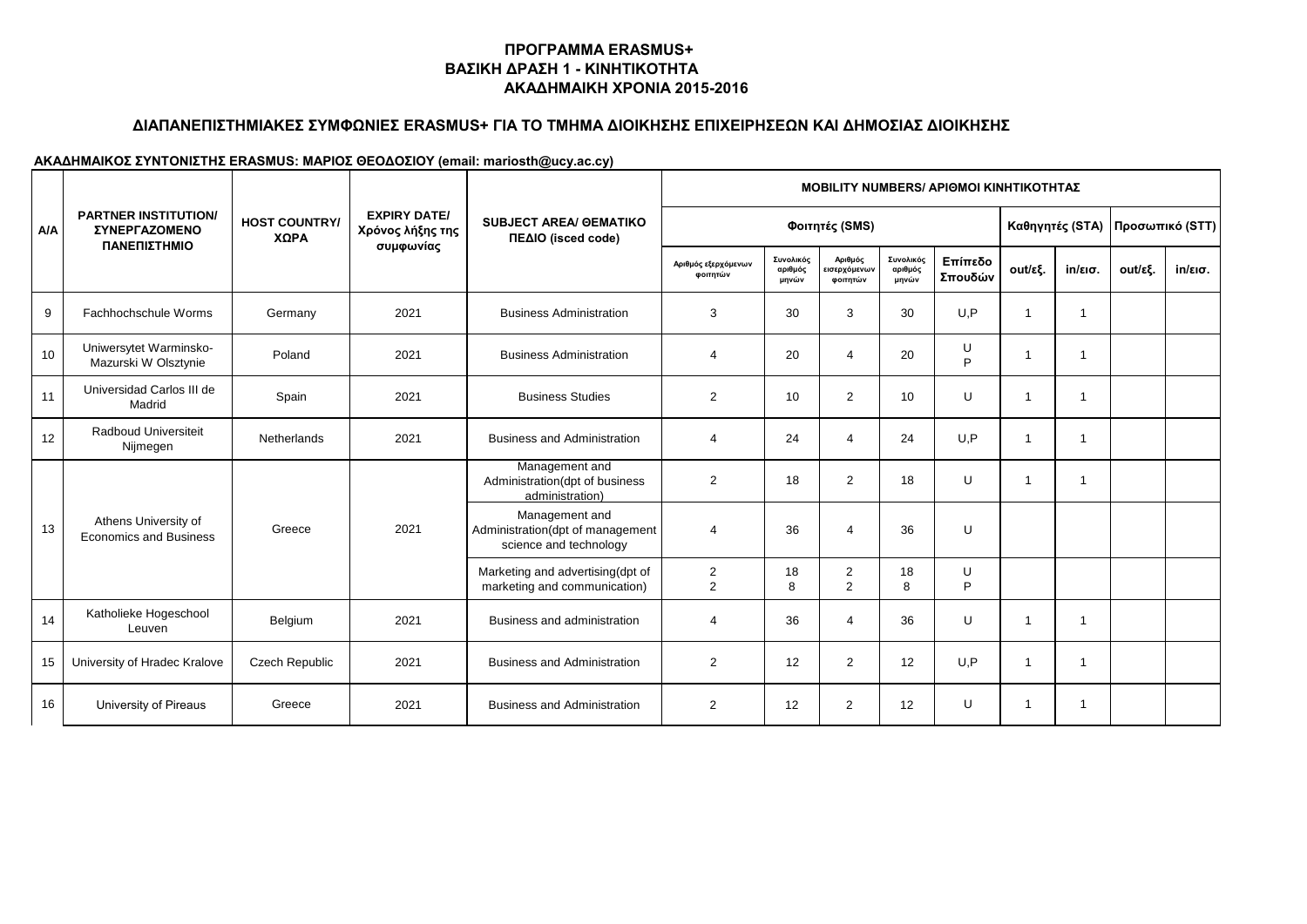### **ΔΙΑΠΑΝΕΠΙΣΤΗΜΙΑΚΕΣ ΣΥΜΦΩΝΙΕΣ ERASMUS+ ΓΙΑ ΤΟ ΤΜΗΜΑ ΔΙΟΙΚΗΣΗΣ ΕΠΙΧΕΙΡΗΣΕΩΝ ΚΑΙ ΔΗΜΟΣΙΑΣ ΔΙΟΙΚΗΣΗΣ**

|            |                                                                       |                              |                                                      |                                                     | <b>MOBILITY NUMBERS/ APIOMOI KINHTIKOTHTAΣ</b> |                               |                                     |                               |                    |                |                   |                 |                   |
|------------|-----------------------------------------------------------------------|------------------------------|------------------------------------------------------|-----------------------------------------------------|------------------------------------------------|-------------------------------|-------------------------------------|-------------------------------|--------------------|----------------|-------------------|-----------------|-------------------|
| <b>A/A</b> | <b>PARTNER INSTITUTION/</b><br><b>ΣΥΝΕΡΓΑΖΟΜΕΝΟ</b>                   | <b>HOST COUNTRY/</b><br>ΧΩΡΑ | <b>EXPIRY DATE/</b><br>Χρόνος λήξης της<br>συμφωνίας | <b>SUBJECT AREA/ OEMATIKO</b><br>ΠΕΔΙΟ (isced code) | Φοιτητές (SMS)                                 |                               |                                     |                               |                    |                | Καθηγητές (STA)   | Προσωπικό (STT) |                   |
|            | ΠΑΝΕΠΙΣΤΗΜΙΟ                                                          |                              |                                                      |                                                     | Αριθμός εξερχόμενων<br>φοιτητών                | Συνολικός<br>αριθμός<br>μηνών | Αριθμός<br>εισερχόμενων<br>φοιτητών | Συνολικός<br>αριθμός<br>μηνών | Επίπεδο<br>Σπουδών | out/εξ.        | $in/\epsilon$ ισ. | out/εξ.         | $in/\epsilon$ ισ. |
| 17         | ISC PARIS - School of<br>Management                                   | France                       | 2021                                                 | <b>Business Administration</b>                      | $\overline{4}$                                 | 20                            | $\overline{4}$                      | 20                            | U.P                | $\overline{1}$ | $\mathbf{1}$      |                 |                   |
| 18         | University of Wrocklaw                                                | Poland                       | 2021                                                 | <b>Business Studies</b>                             | 4                                              | 36                            | $\overline{4}$                      | 36                            | U                  | $\overline{1}$ | 1                 |                 |                   |
| 19         | Hochschule Bremen                                                     | Germany                      | 2021                                                 | <b>Business Administration</b>                      | 2                                              | 10                            | 2                                   | 10                            | U                  | $\overline{1}$ | 1                 |                 |                   |
| 20         | L' Universite de Franche -<br>Comte                                   | France                       | 2021                                                 | <b>Business Studies</b>                             | $\overline{4}$                                 | 36                            | $\overline{4}$                      | 36                            | U.P                | $\overline{1}$ | 1                 |                 |                   |
| 21         | Universitat Ulm                                                       | Germany                      | 2021                                                 | Business and administration,<br>Economics           | 2                                              | 12                            | $\overline{2}$                      | 10                            | U.P                | $\overline{1}$ | $\mathbf{1}$      |                 |                   |
| 22         | Panteion University of Social<br>and Political Sciences               | Greece                       | 2021                                                 | <b>Business and Administration</b>                  | 2                                              | 20                            | $\overline{2}$                      | 20                            | U                  | $\overline{1}$ | $\mathbf{1}$      |                 |                   |
| 23         | <b>FHS KUFSTEIN TIROL</b><br>UNIVERSITY OF APPLIED<br><b>SCIENCES</b> | Austria                      | 2021                                                 | <b>Business Studies</b>                             | $\overline{4}$                                 | 40                            | $\overline{4}$                      | 40                            | $\cup$             | $\overline{1}$ | $\mathbf{1}$      |                 |                   |
| 24         | BA School of Business and<br>Finance (Banku augstskola)               | Latvia*                      | 2021*                                                | <b>Business Studies, Management</b><br>Science*     | $\overline{2}$<br>$\overline{1}$               | 10<br>5                       | $\overline{2}$<br>-1                | 10<br>5                       | U<br>$P^*$         | $\overline{1}$ | $\mathbf{1}$      |                 |                   |
| 25         | Karel de Grote Hogeschool                                             | Belgium                      | 2017                                                 | <b>Business Studies</b>                             | 2                                              | 20                            | 2                                   | 20                            | U                  | $\overline{1}$ | $\mathbf{1}$      |                 |                   |
| 26         | Universitat Paderborn                                                 | Germany                      | 2021                                                 | <b>Business Studies and</b><br>administration       | 3                                              | 15                            | 3                                   | 15                            | U.P                | $\overline{1}$ | 1                 |                 |                   |
| 27         | <b>Hochschule Trier</b>                                               | Germany                      | 2021                                                 | <b>Business Studies</b>                             | 5                                              | 25                            | 5                                   | 25                            | U.P                | $\overline{1}$ |                   |                 |                   |
| 28         | De Montfort University                                                | <b>UK</b>                    | 2021                                                 | <b>Business and Administration</b>                  | 2                                              | 20                            | 2                                   | 20                            | U, P               | $\overline{1}$ | 1                 |                 |                   |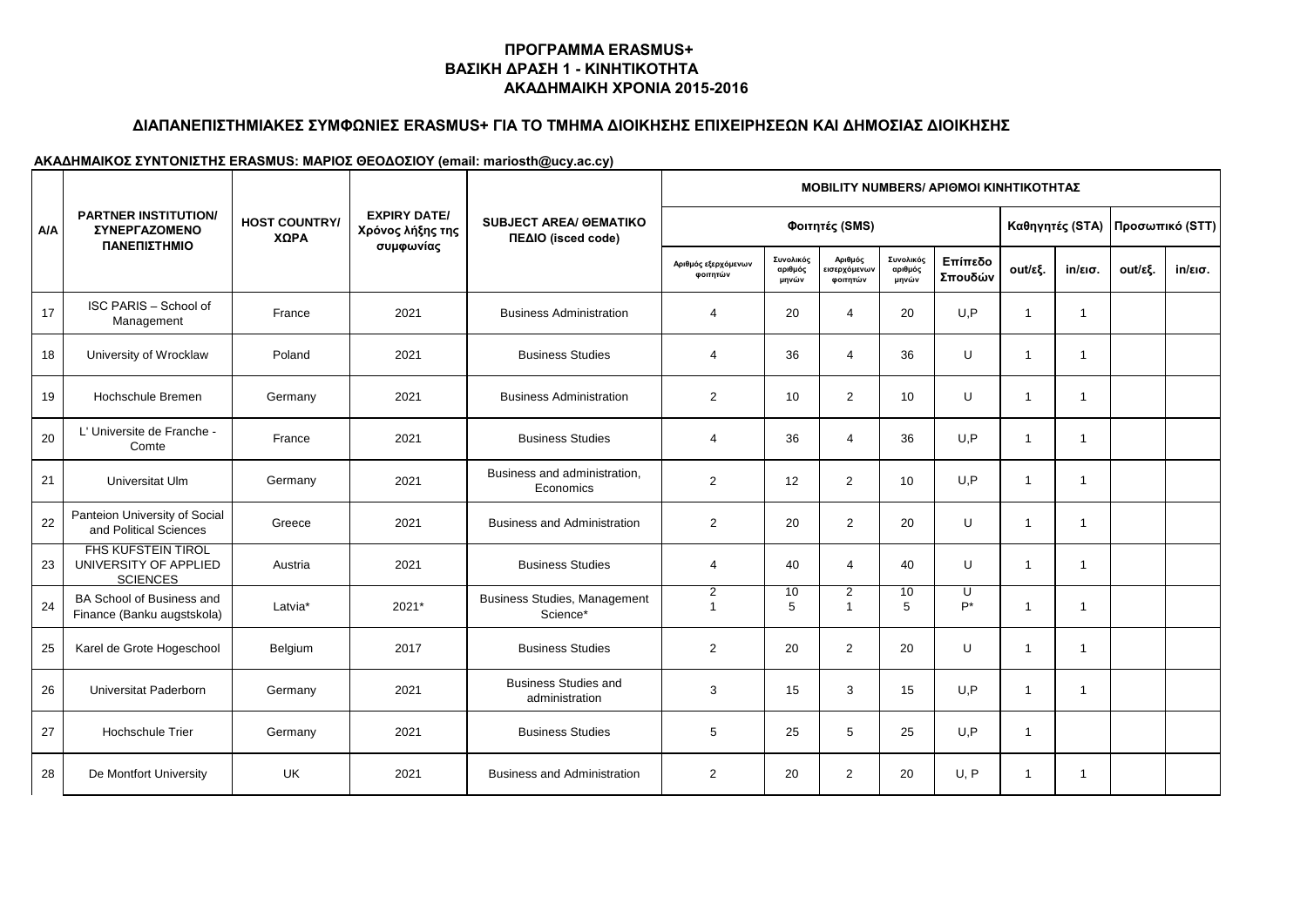# **ΔΙΑΠΑΝΕΠΙΣΤΗΜΙΑΚΕΣ ΣΥΜΦΩΝΙΕΣ ERASMUS+ ΓΙΑ ΤΟ ΤΜΗΜΑ ΔΙΟΙΚΗΣΗΣ ΕΠΙΧΕΙΡΗΣΕΩΝ ΚΑΙ ΔΗΜΟΣΙΑΣ ΔΙΟΙΚΗΣΗΣ**

|            |                                                            |                              |                                         |                                                     |                                 |                               |                                     |                               | <b>MOBILITY NUMBERS/ ΑΡΙΘΜΟΙ ΚΙΝΗΤΙΚΟΤΗΤΑΣ</b> |                 |              |         |                   |
|------------|------------------------------------------------------------|------------------------------|-----------------------------------------|-----------------------------------------------------|---------------------------------|-------------------------------|-------------------------------------|-------------------------------|------------------------------------------------|-----------------|--------------|---------|-------------------|
| <b>A/A</b> | <b>PARTNER INSTITUTION/</b><br><b><i>ΣΥΝΕΡΓΑΖΟΜΕΝΟ</i></b> | <b>HOST COUNTRY/</b><br>ΧΩΡΑ | <b>EXPIRY DATE/</b><br>Χρόνος λήξης της | <b>SUBJECT AREA/ OEMATIKO</b><br>ΠΕΔΙΟ (isced code) |                                 |                               | Φοιτητές (SMS)                      |                               |                                                | Καθηγητές (STA) |              |         | Προσωπικό (STT)   |
|            | ΠΑΝΕΠΙΣΤΗΜΙΟ                                               |                              | συμφωνίας                               |                                                     | Αριθμός εξερχόμενων<br>φοιτητών | Συνολικός<br>αριθμός<br>μηνών | Αριθμός<br>εισερχόμενων<br>φοιτητών | Συνολικός<br>αριθμός<br>μηνών | Επίπεδο<br>Σπουδών                             | out/εξ.         | in/εισ.      | out/εξ. | $in/\epsilon$ ισ. |
| 29         | Kajaani University of Applied<br>Sciences                  | Finland                      | 2021                                    | <b>Business and Administration</b>                  | $\overline{2}$                  | 10                            | $\overline{2}$                      | 10                            | U                                              | $\overline{1}$  | $\mathbf{1}$ |         |                   |
| 30         | Universite du Luxembourg                                   | Luxembourg                   | 2021                                    | <b>Business and Administration</b>                  | $\overline{2}$                  | 10                            | 2                                   | 10                            | U                                              |                 |              |         |                   |
| 31         | University of Granada                                      | Spain                        | 2020                                    | <b>Business and Administration</b>                  | 4                               | 20                            | $\overline{4}$                      | 20                            | U                                              | $\overline{1}$  | $\mathbf{1}$ |         |                   |
| 32         | Tallinn University of<br>Technology                        | Estonia                      | 2021                                    | <b>Business and Administraion</b>                   | $\overline{a}$                  | 40                            | $\overline{4}$                      | 40                            | U, P                                           | $\overline{1}$  | 1            |         |                   |
| 33         | Fachhochschule<br>Kaiserslautern                           | Germany                      | 2021                                    | <b>Business and Administraion</b>                   | 3                               | 30                            | 3                                   | 30                            | U                                              | $\overline{1}$  |              |         |                   |
|            | 34 Universita Degli Studi di Siena                         | Italy                        | 2021                                    | <b>Business and Administraion</b>                   | 2                               | 10                            | 2                                   | 10                            | U.P                                            | $\overline{1}$  | 1            |         |                   |
| 35         | Universidade Nova de Lisboa                                | Portugal                     | 2021                                    | Management and Administartion                       | 2                               | 12                            | 2                                   | 12                            | U                                              |                 |              |         |                   |
| 36         | University of Cergy-Pontoise                               | France                       | 2021                                    | <b>Business and Administration</b>                  | 2                               | 20                            | 2                                   | 20                            | U.P                                            | $\overline{1}$  | $\mathbf{1}$ |         |                   |
| 37         | University of Kozminski                                    | Poland                       | 2021                                    | <b>Business Studies Management</b><br>Science       | $\overline{2}$                  | 10                            | 2                                   | 10                            | U.P                                            | $\overline{1}$  | 1            |         |                   |
| 38         | Universidad de Cantabria                                   | Spain                        | 2021                                    | <b>Business and Administration</b>                  | $\overline{2}$                  | 20                            | $\overline{2}$                      | 20                            | U, P                                           | $\overline{1}$  | 1            |         |                   |
| 39         | Universitat Autonoma de<br>Barcelona                       | Spain                        | 2021                                    | <b>Business and Administration</b>                  | -1                              | 5                             |                                     | 5                             | U                                              |                 |              |         |                   |